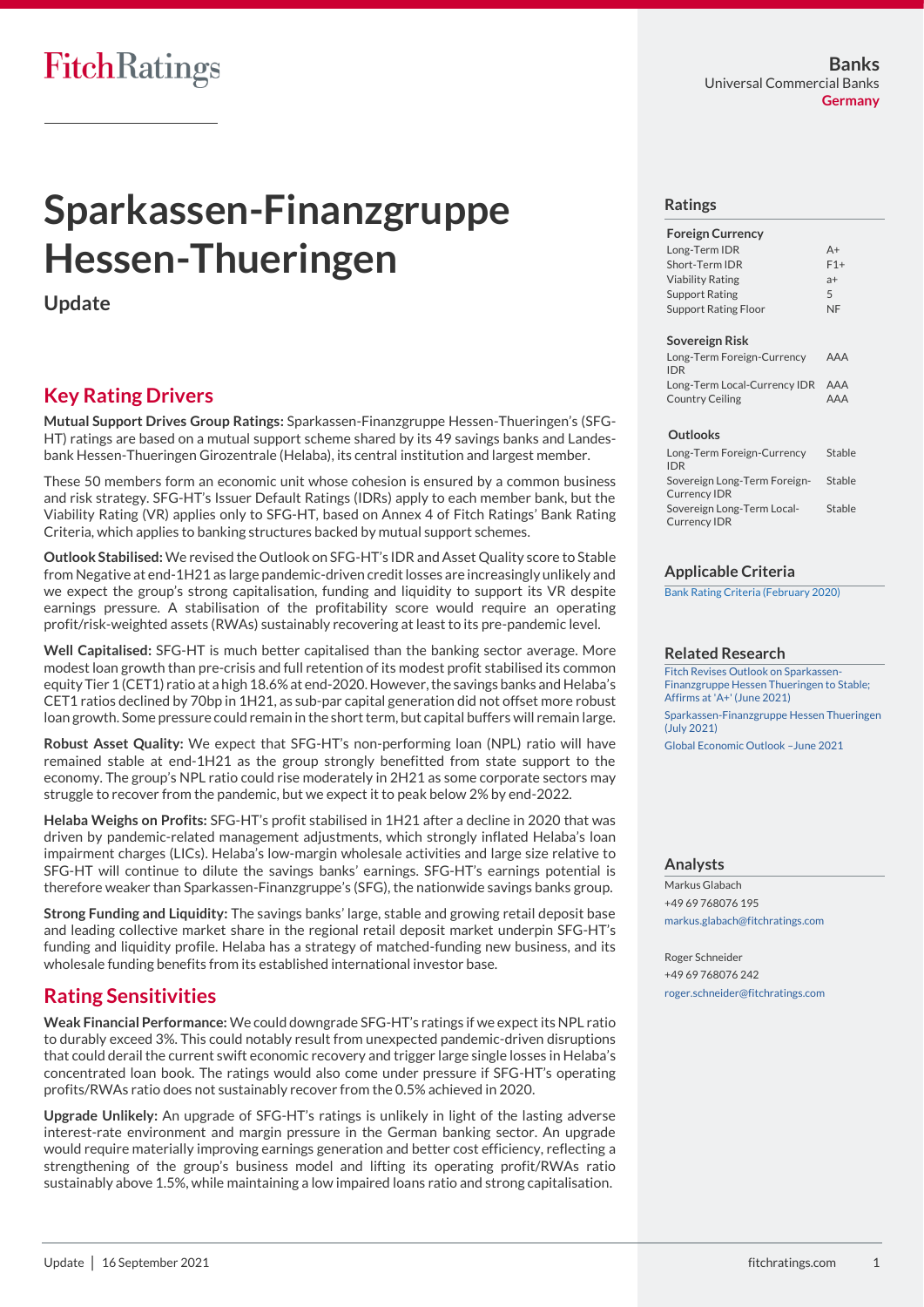# **FitchRatings**

# **Debt Ratings**

Helaba's Derivative Counterparty Rating and its long-term senior preferred (SP) debt and deposit ratings are one notch above its Long-Term IDR to reflect the protection of preferred creditors by the bank's large resolution buffers of senior non-preferred (SNP) and more junior debt. Helaba's SNP debt rating is aligned with the bank's Long-Term IDR for the same reason.

The 'AAA' rating of Helaba's guaranteed senior unsecured and subordinated Tier 2 debt reflects the extremely high ability and propensity of the states of Hesse and Thuringia to honour their grandfathered statutory guarantees. We believe the guarantees similarly protect senior and subordinated debt because the statutory guarantor's liability (Gewaehrtraegerhaftung) does not differentiate between the seniority of debt classes. In our view, the EU bail-in and state aid regulations do not constrain state support for grandfathered debt.

Helaba's non-guaranteed subordinated Tier 2 notes are notched down twice from SFG-HT's VR to reflect Fitch's baseline notching for loss-severity, and the assumption that extraordinary support from SFG-HT would be forthcoming to support these junior instruments, if needed.

The savings banks' long-term deposit ratings are one notch below those of Helaba to reflect their lower protection in a resolution. As long as SFG-HT is not recognised as a regulatory resolution group including the savings banks, the authorities are likely to favour a single-pointof-entry bail-in for Helaba and standard insolvency procedures for each savings bank as the likeliest resolution approach. We therefore do not expect savings banks' depositors to benefit from a bail-in of Helaba's resolution buffers in the highly unlikely event that SFG-HT or SFG's mutual support schemes would fail to protect the viability of SFG-HT's members.

SFG-HT, Helaba and the savings banks' Short-Term IDRs of 'F1+' are the higher of two options mapping to their Long-Term IDRs of 'A+', in line with the group's 'aa-' Funding & Liquidity score.

# **Debt Rating Classes**

| <b>Rating Level</b>   | Helaba  | <b>Savings</b><br>banks |  |  |  |
|-----------------------|---------|-------------------------|--|--|--|
| Deposit ratings       | AA-/F1+ | $A+/F1+$                |  |  |  |
| SP debt               | $AA-$   |                         |  |  |  |
| SNP debt              | $A +$   |                         |  |  |  |
| Guaranteed<br>debt    | AAA     |                         |  |  |  |
| Tier 2 debt           | Δ-      |                         |  |  |  |
| Source: Fitch Ratings |         |                         |  |  |  |

# **Ratings Navigator**

|                  | Sparkassen-Finanzgruppe Hessen-Thueringen<br><b>ESG Relevance:</b> |                          |                        |                          |                      |                      |                                                         |                              | <b>Banks</b><br><b>Ratings Navigator</b> |                         |                                                      |               |
|------------------|--------------------------------------------------------------------|--------------------------|------------------------|--------------------------|----------------------|----------------------|---------------------------------------------------------|------------------------------|------------------------------------------|-------------------------|------------------------------------------------------|---------------|
|                  | Peer Ratings                                                       | Operating<br>Environment | <b>Company Profile</b> | Management &<br>Strategy | <b>Risk Appetite</b> | <b>Asset Quality</b> | <b>Financial Profile</b><br>Earnings &<br>Profitability | Capitalisation &<br>Leverage | Funding &<br>Liquidity                   | <b>Viability Rating</b> | <b>Support Rating Issuer Default</b><br><b>Floor</b> | Rating        |
| aaa              |                                                                    |                          |                        |                          |                      |                      |                                                         |                              |                                          | aaa                     | AAA                                                  | <b>AAA</b>    |
| $aa+$            |                                                                    |                          |                        |                          |                      |                      |                                                         |                              |                                          | $aa+$                   | $AA+$                                                | $AA+$         |
| aa               |                                                                    |                          |                        |                          |                      |                      |                                                         |                              |                                          | aa                      | AA                                                   | AA            |
| $aa-$            |                                                                    |                          |                        |                          |                      |                      |                                                         |                              |                                          | aa-                     | AA-                                                  | AA-           |
| $a+$             |                                                                    |                          |                        |                          |                      |                      |                                                         |                              |                                          |                         | IA+                                                  | <b>Stable</b> |
| a                |                                                                    |                          |                        |                          |                      |                      |                                                         |                              |                                          |                         | A                                                    |               |
| $a-$             |                                                                    |                          |                        |                          |                      |                      |                                                         |                              |                                          | $a -$                   | A-                                                   | A-            |
| bb <sub>b+</sub> |                                                                    |                          |                        |                          |                      |                      |                                                         |                              |                                          | $bbb +$                 | BBB+                                                 | BBB+          |
| bbb              |                                                                    |                          |                        |                          |                      |                      |                                                         |                              |                                          | bbb                     | <b>BBB</b>                                           | <b>BBB</b>    |
| bbb-             |                                                                    |                          |                        |                          |                      |                      |                                                         |                              |                                          | bbb-                    | BBB-                                                 | BBB-          |

# **Significant Changes**

# **Resilience to Pandemic Likely toContinue in 2021, but so Is Interest Margin Erosion**

SFG-HT's solid regional business model ensured that operating profit was broadly resilient in 1H21 thanks to the savings banks' robust loan growth across all businesses. After a loss of EUR274 million in 1H20, Helaba swung to a net profit of EUR293 million in 1H21, thanks to adequate operating performance and fair-value gains driven by recovering financial markets. However, LICs at Helaba and the savings banks remained above their pre-pandemic average, due to management overlays rather than actual defaults.Helaba's asset quality was strong, with an NPL ratio below 1%, and the savings banks' ratio is likely to have remained slightly above 1%.

SFG-HT expects the savings banks' pre-impairment and operating profits to fall by about 5% in 2021. This seems realistic, as the low-rate environment continues to erode the banks' net interest income, and higher administrative costs partly offset their progress in raising fee income. Significant relief from lower LICs is unlikely in 2H21, as the savings banks front-loaded fewer provisions for expected credit losses than larger peers in 2020. However, we expect SFG-HT's 2021 performance to be reasonably close to its pre-pandemic average as Helaba's profit should rise materially, given the positive momentum in 1H21, which should continue in 2H21.

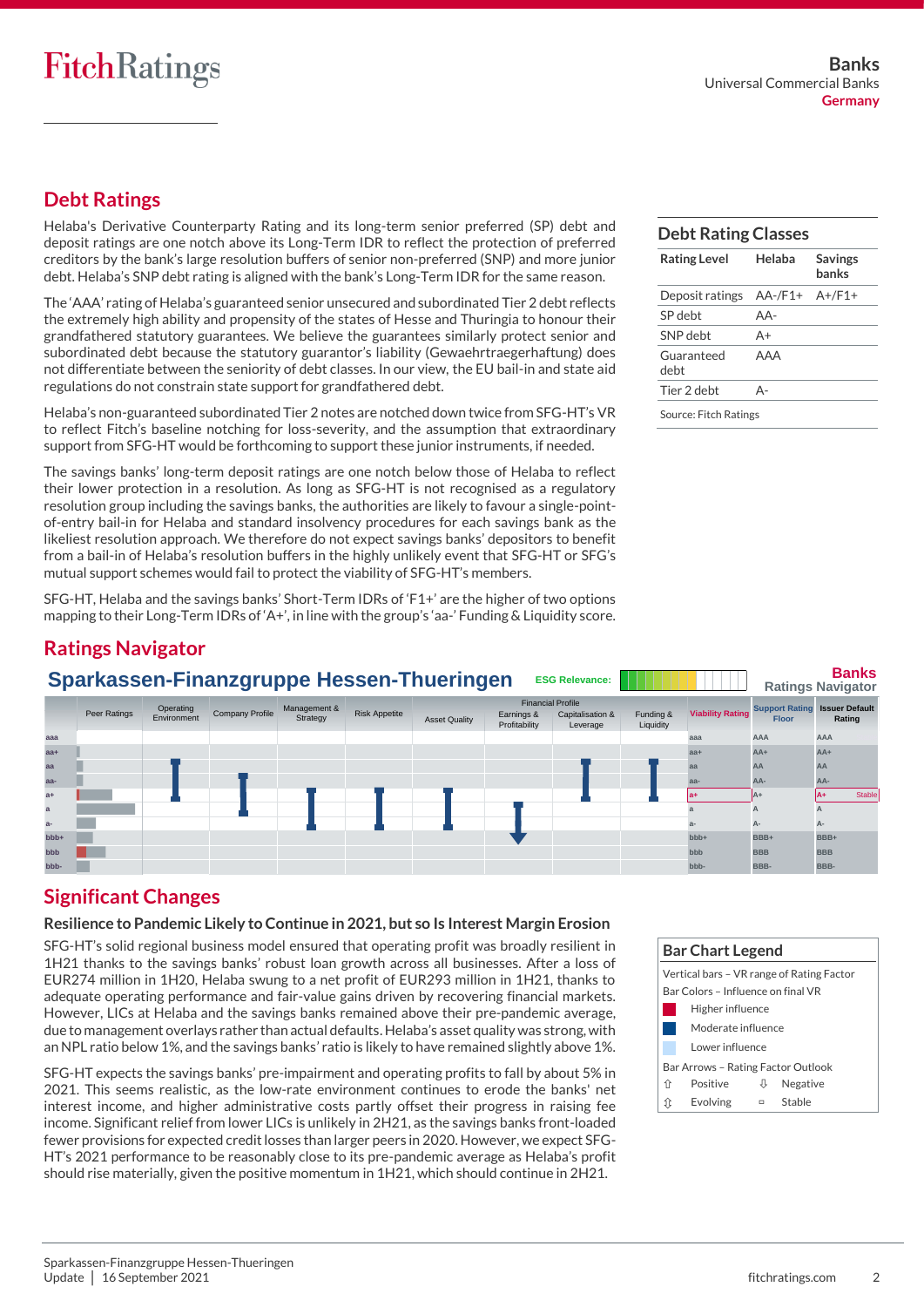# **Operating Environment Score Stabilised as Risk from Pandemic Has Subsided**

We revised the outlook on SFG-HT's Operating Environment score in June 2021 to stable from negative as we now expect economic conditions to improve further in 2H21 and 2022. Germany's GDP declined by 4.8% in 2020 and its economy was more resilient than most large European economies. Fitch expects it to recover close to its pre-pandemic level by end-2021.

Large state programmes to support companies and households affected by the pandemic have indirectly protected German banks by supporting demand for credit and containing credit losses. Regulatory forbearance for the classification of loan payment holidays and NPLs have strongly mitigated banks' negative rating migration, RWA inflation and provisioning needs since 2Q20. LICs were generally low in 1H21 despite fewer LIC releases than at many European peers.

The extensive use of furlough schemes since 2Q20 has protected household income and contained the German unemployment rate at 4.2% at end-2020. This has strongly supported borrowers' ability to service their loans. The use of loan moratoria has been much lower than in most European countries. Consequently, consumer spending declined less in Germany than in other European economies in 2020, with a contraction of 6.1%, compared with 11% in the UK and 8% on average in the eurozone.

The government suspended the legal obligation for companies that qualify for state support to file for bankruptcy until end-April 2021. This kept corporate insolvencies very low until end-1Q21, and we do not expect them to peak before 2022. The protective effect of these measures is diminishing, but SFG-HT can sustain this pressure as the economic recovery gathers pace.

The German banking sector's high fragmentation, intense competition, as well as vulnerable business models including limited foreign diversification and untested strategic orientations at most large banks, have kept the sector's profits remarkably low. This is despite years of strong economic environment before the pandemic. We expect this unfavourable market structure to persist, ruling out a higher score within the 'aa' range.

We expect German banks to restore more adequate profits in 2021 given the economic recovery, the increasing penetration of negative rates on deposits, and several large banks' restructuring progress. However, a more disciplined and sustainable focus on risk-adjusted pricing, instead of following pre-crisis strategies of low-margin lending to gain market shares, is necessary for the sector to close its wide profitability gap relative to the European average.

### **Sovereign Support Assessment Support Rating Floor**

SFG-HT's Support Rating and Support Rating Floor reflect our view that, due to the EU's resolution framework, senior creditors cannot rely on full extraordinary state support.  $50$ -C-M is support Kating and support Kating Floor reflect

| <b>Support Rating Floor:</b>                       |          |                | <b>NF</b>       |
|----------------------------------------------------|----------|----------------|-----------------|
| <b>Support Factors</b>                             | Positive | <b>Neutral</b> | <b>Negative</b> |
| Sovereign ability to support system                |          |                |                 |
| Size of banking system relative to economy         |          |                |                 |
| Size of potential problem                          |          |                |                 |
| Structure of banking system                        |          |                |                 |
| Liability structure of banking system              |          |                |                 |
| Sovereign financial flexibility (for rating level) |          |                |                 |
| Sovereign propensity to support system             |          |                |                 |
| Resolution legislation with senior debt bail-in    |          |                |                 |
| Track record of banking sector support             |          |                |                 |
| Government statements of support                   |          |                |                 |
| Sovereign propensity to support bank               |          |                |                 |
| Systemic importance                                |          |                |                 |
| Liability structure of bank                        |          |                |                 |
| Ownership                                          |          |                |                 |
| Specifics of bank failure                          |          |                |                 |

Government ownership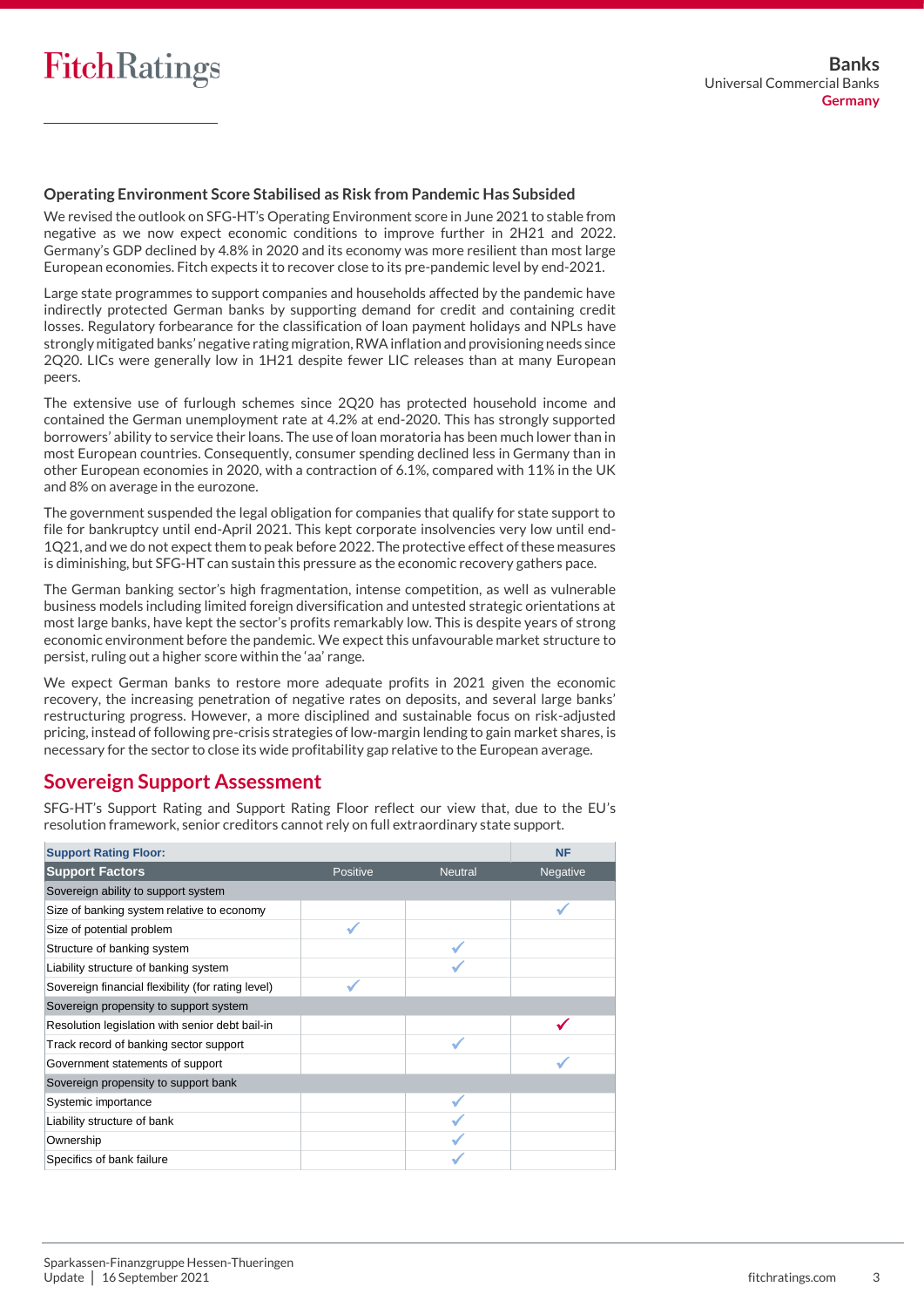| <b>Summary Financials and Key Ratios</b>       | 31 Dec 2020 | 31 Dec 2019 | 31 Dec 2018  | 31 Dec 2017 |
|------------------------------------------------|-------------|-------------|--------------|-------------|
|                                                | <b>EURm</b> | <b>EURm</b> | <b>EURm</b>  | <b>EURm</b> |
| <b>Summary Income Statement</b>                |             |             |              |             |
| Net interest and dividend income               | 2,895       | 2,935       | 2,954        | 3,001       |
| Net fees and commissions                       | 1,177       | 1.114       | 1,029        | 1,025       |
| Other operating income                         | 321         | 782         | 229          | 926         |
| Operating costs                                | 3,339       | 3,302       | 3,258        | 3,601       |
| Loan and other impairment charges              | 400         | 188         | $-4$         | $-100$      |
| Operating profit                               | 654         | 1,341       | 958          | 1,451       |
| Other non-operating items (net)                | 70          | 130         | $\mathbf{0}$ | $-10$       |
| Net income                                     | 555         | 1,148       | 652          | 1,002       |
| <b>Summary Balance Sheet</b>                   |             |             |              |             |
| Gross Ioans                                    | 188,434     | 183,935     | 162,203      | 155,474     |
| - of which impaired                            | 2,000       | 1,653       | 1,900        | 2,200       |
| Loan loss allowances                           | 1,124       | 824         | 803          | 922         |
| Interbank                                      | 17,053      | 15,558      | 9,929        | 9,603       |
| Derivatives                                    | 23,467      | 19,417      | 11,738       | 12,341      |
| Other securities and earning assets            | 62,864      | 66,303      | 60,670       | 58,737      |
| Cash and due from banks                        | 37,307      | 20,051      | 11,683       | 13,293      |
| Other assets                                   | 4,232       | 4,525       | 3,356        | 3,323       |
| <b>Total assets</b>                            | 332,233     | 308,965     | 258,776      | 251,849     |
| Customer deposits                              | 163,859     | 152,595     | 134,405      | 128,825     |
| Interbank and other short-term funding         | 63,368      | 51,052      | 36,609       | 32,470      |
| Other long-term funding                        | 48,925      | 49,914      | 46,066       | 48,883      |
| Trading liabilities and derivatives            | 26,854      | 26,959      | 14,956       | 14,488      |
| Other liabilities                              | 5,016       | 4,878       | 4,210        | 4,292       |
| Preference shares and hybrid capital           | 630         | 591         | 543          | 916         |
| Total equity                                   | 23,581      | 22,976      | 21,987       | 21,975      |
| <b>Total liabilities and equity</b>            | 332,233     | 308,965     | 258,776      | 251,849     |
| Ratios (annualised as appropriate)             |             |             |              |             |
| Profitability                                  |             |             |              |             |
| Operating profit/risk-weighted assets          | 0.5         | 1.1         | 0.9          | 1.4         |
| Non-interest expense/gross revenue             | 76.4        | 68.9        | 77.9         | 74.4        |
| Net income/average equity                      | 2.4         | 5.1         | 3.0          | 4.7         |
| Asset quality                                  |             |             |              |             |
| Impaired loans ratio                           | 1.1         | 0.9         | 1.2          | 1.4         |
| Growth in gross loans                          | 2.5         | 13.4        | 4.3          | $-0.6$      |
| Loan loss allowances/impaired loans            | 56.2        | 49.9        | 42.3         | 41.9        |
| Loan impairment charges/average gross loans    | 0.2         | 0.1         | 0.0          | $-0.1$      |
| Capitalisation                                 |             |             |              |             |
| Common equity Tier 1 ratio                     | 18.6        | 18.6        | 19.3         | 20.6        |
| <b>Total Capital Ratio</b>                     | 21.4        | 21.6        | 22.6         | 24.1        |
| Tangible common equity/tangible assets         | 6.9         | 7.2         | 8.5          | 8.7         |
| <b>Funding and liquidity</b>                   |             |             |              |             |
| Loans/customer deposits                        | 115         | 121         | 121          | 121         |
| Liquidity coverage ratio                       | 194         | 204         | 139          | n.a.        |
| Customer deposits/funding                      | 58.1        | 58.2        | 60.4         | 59.8        |
| Source: Fitch Ratings, Fitch Solutions, SFG-HT |             |             |              |             |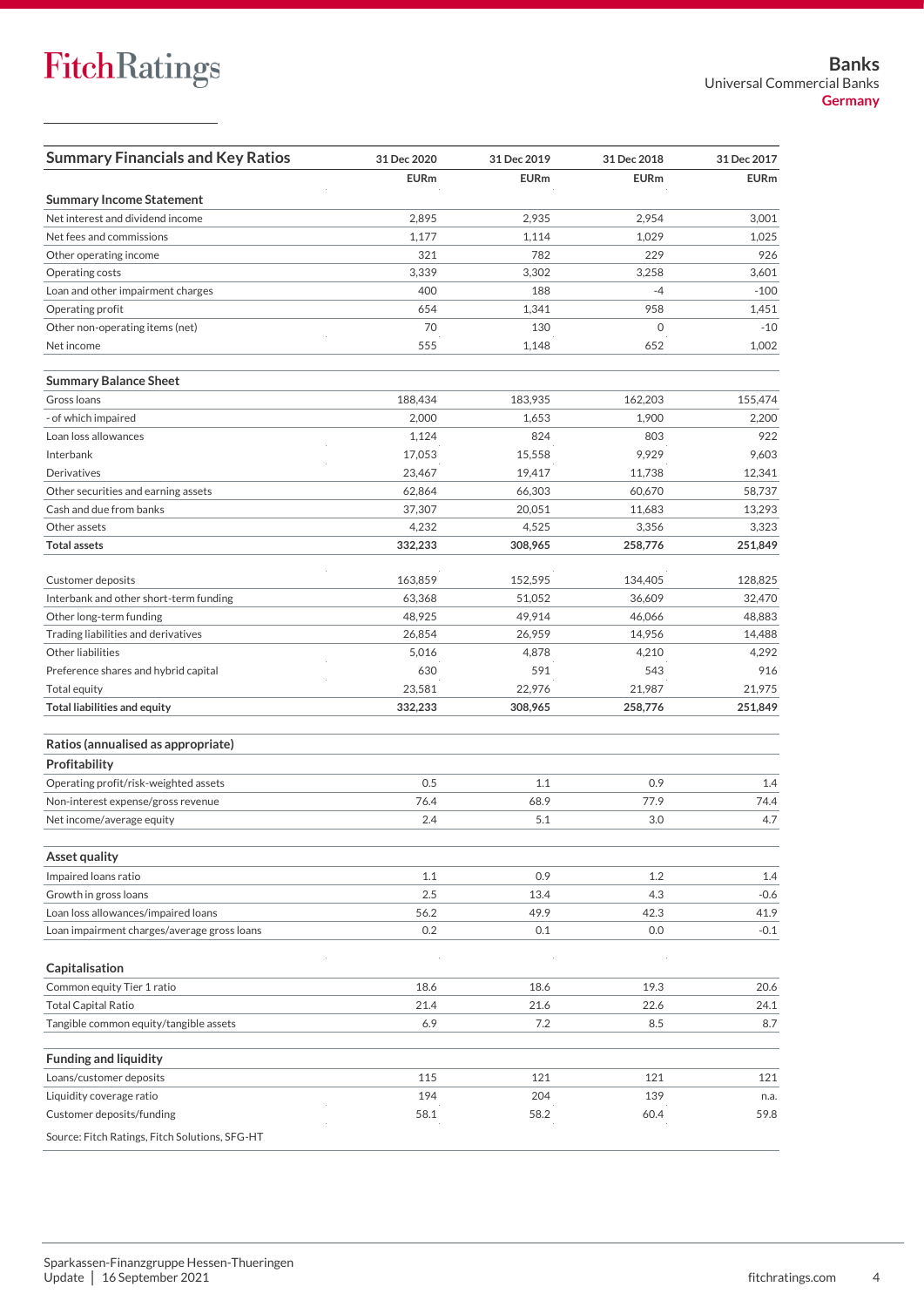# **Environmental, Social and Governance Considerations**

The highest level of ESG credit relevance for SFG-HT is a score of '3' in line with most German banks. SFG-HT's governance structure is not a key rating driver and is not constrained by SFG's score of '4' for group structure, even though SFG-HT's savings banks are also part of the nationwide savings banks' organisation. This is because SFG-HT statutorily operates as one economic unit, which is a key pillar of its corporate culture. This commitment makes its decisionmaking processes more effective and fosters a materially stronger cohesion than within SFG.

The score of'3' means ESG issues are credit neutral or have only a minimal creditimpact on SFG-HT, either due to their nature or to the way in which they are being managed. For more information on Fitch's ESG Relevance Scores, visi[t www.fitchratings.com/esg.](http://www.fitchratings.com/esg)

#### **Sparkassen-Finanzgruppe Hessen-Thueringen FitchRatings**

#### **Credit-Relevant ESG Derivation**

5 4 3 Governance is minimally relevant to the rating and is not currently a driver. Sparkassen-Finanzgruppe Hessen-Thueringen has exposure to compliance risks including fair lending practices, mis-selling, repossession/foreclosure practices, consumer data protection<br>data security) but this has very low im Sparkassen-Finanzgruppe Hessen-Thueringen has 5 ESG potential rating drivers key driver 0 issues driver 0 issues potential driver 5 issues

| Environmental (E)                                             |                          |                                                                                                                                                          |                                                                            |                          |                |  |
|---------------------------------------------------------------|--------------------------|----------------------------------------------------------------------------------------------------------------------------------------------------------|----------------------------------------------------------------------------|--------------------------|----------------|--|
| <b>General Issues</b>                                         | E Score                  | <b>Sector-Specific Issues</b>                                                                                                                            | Reference                                                                  |                          | <b>E</b> Scale |  |
| GHG Emissions & Air Quality                                   | и                        | n.a.                                                                                                                                                     | n.a.                                                                       | 5                        |                |  |
| <b>Energy Management</b>                                      | 1                        | n.a.                                                                                                                                                     | n.a.                                                                       | 4                        |                |  |
| Water & Wastewater Management                                 |                          | n.a.                                                                                                                                                     | n.a.                                                                       | $\mathbf{3}$             |                |  |
| Waste & Hazardous Materials<br>Management; Ecological Impacts | 1                        | n.a.                                                                                                                                                     | n.a.                                                                       | $\overline{\phantom{0}}$ |                |  |
| Exposure to Environmental<br>Impacts                          | $\overline{\phantom{0}}$ | Impact of extreme weather events on assets and/or operations and<br>corresponding risk appetite & management; catastrophe risk; credit<br>concentrations | Company Profile; Management &<br>Strategy; Risk Appetite; Asset<br>Quality |                          |                |  |
| Social (S)                                                    |                          |                                                                                                                                                          |                                                                            |                          |                |  |
| <b>General Issues</b>                                         | <b>S</b> Score           | <b>Sector-Specific Issues</b>                                                                                                                            | Reference                                                                  |                          | <b>S</b> Scale |  |
|                                                               |                          |                                                                                                                                                          | .                                                                          |                          |                |  |

| Human Rights, Community<br>Relations, Access & Affordability     | $\overline{\phantom{0}}$ | Services for underbanked and underserved communities: SME and<br>community development programs; financial literacy programs                                     | Company Profile; Management &<br>Strategy; Risk Appetite                           | 5                        |  |
|------------------------------------------------------------------|--------------------------|------------------------------------------------------------------------------------------------------------------------------------------------------------------|------------------------------------------------------------------------------------|--------------------------|--|
| Customer Welfare - Fair<br>Messaging, Privacy & Data<br>Security | 3                        | Compliance risks including fair lending practices, mis-selling,<br>repossession/foreclosure practices, consumer data protection (data<br>security)               | Operating Environment; Company<br>Profile; Management & Strategy; Risk<br>Appetite | 4                        |  |
| Labor Relations & Practices                                      | $\overline{\phantom{0}}$ | Impact of labor negotiations, including board/employee compensation<br>and composition                                                                           | Company Profile; Management &<br>Strategy                                          |                          |  |
| Employee Wellbeing                                               |                          | n.a.                                                                                                                                                             | n.a.                                                                               | $\overline{\mathcal{L}}$ |  |
| <b>Exposure to Social Impacts</b>                                | $\overline{2}$           | Shift in social or consumer preferences as a result of an institution's<br>social positions, or social and/or political disapproval of core banking<br>practices | Company Profile; Financial Profile                                                 |                          |  |
| Governance (G)                                                   |                          |                                                                                                                                                                  |                                                                                    |                          |  |

| <b>General Issues</b>      | G Score | <b>Sector-Specific Issues</b>                                                                                                                                                                             | Reference                                                                        |
|----------------------------|---------|-----------------------------------------------------------------------------------------------------------------------------------------------------------------------------------------------------------|----------------------------------------------------------------------------------|
| <b>Management Strategy</b> | 3       | Operational implementation of strategy                                                                                                                                                                    | Management & Strategy                                                            |
| Governance Structure       | 3       | Board independence and effectiveness; ownership concentration;<br>protection of creditor/stakeholder rights: legal /compliance risks:<br>business continuity: key person risk: related party transactions | Management & Strategy; Earnings &<br>Profitability: Capitalisation &<br>Leverage |
| Group Structure            | 3       | Organizational structure; appropriateness relative to business model;<br>opacity; intra-group dynamics; ownership                                                                                         | Company Profile                                                                  |
| Financial Transparency     | 3       | Quality and frequency of financial reporting and auditing processes                                                                                                                                       | Management & Strategy                                                            |
|                            |         |                                                                                                                                                                                                           |                                                                                  |

| $\overline{2}$ |                |
|----------------|----------------|
|                |                |
|                | <b>G</b> Scale |
| 5              |                |

|   | <b>CREDIT-RE</b>                                              |
|---|---------------------------------------------------------------|
|   | How relevant are E, S and                                     |
| 5 | Highly relevant, a<br>the rating on an i<br>importance within |
|   | Relevant to rating<br>rating in combina<br>relative importan  |
|   | Minimally relevar<br>managed in a wa<br>Equivalent to "lov    |
|   |                                                               |

**Banks Ratings Navigator**



#### **How to Read This Page**

The Environmental (E), Social (S) and Governance (G) tables break out the individual components of the scale. The right-hand box shows the aggregate E,<br>is, or G score. General Issues are relevant across all markets with Se **How to Read This Page**<br>
ESG scores range from 1 to 5 based on a 15-level color gradation. Red (5) is<br>
most relevant and green (1) is least relevant.<br> **The Environmental (E), Social (S) and Governance (G) tables** break out How to Read This Page<br>ESG scores range from 1 to 5 based on a 15-level color gradation. Red (5) is<br>most relevant and green (1) is least relevant.<br>The Environmental (E), Social (S) and Governance (G) tables break out the<br>in captured in Fitch's credit analysis. The Environmental (E), Social (S) and Governance (G) tables break out the credit relevant of create. The credit relevant across all markets with Sector-Specific issues are relevant across all markets with Sector-Search sec

**The Credit-Relevant ESG Derivation table** shows the overall ESG score. This summarize the issuing entity's sub-component ESG scores. The box on the far<br>left identifies some of the main ESG issues that are drivers or potential drivers<br>of the issuing entity's credit rating (corresponding with scores

Classification of ESG issues has been developed from Frich's sector ratings<br>criteria. The General Issues and Sector-Specific Issues draw on the<br>classification standards published by the United Nations Principles for<br>Respon left identifies some of the main ESG issues that are drivers or potential drivers<br>of the issuing reittly's credit rating (corresponding with scores of 3, 4 or 5) and<br>provides a brief explanation for the score.<br>**Classificat** 

Sector references in the scale definitions below refer to Sector as displayed in the Sector Details box on page 1 of the navigator.

| <b>CREDIT-RELEVANT ESG SCALE</b>                                 |  |                                                                                                                                                                                                     |
|------------------------------------------------------------------|--|-----------------------------------------------------------------------------------------------------------------------------------------------------------------------------------------------------|
| How relevant are E, S and G issues to the overall credit rating? |  |                                                                                                                                                                                                     |
| 5                                                                |  | Highly relevant, a key rating driver that has a significant impact on<br>the rating on an individual basis. Equivalent to "higher" relative<br>importance within Navigator.                         |
|                                                                  |  | Relevant to rating, not a key rating driver but has an impact on the<br>rating in combination with other factors. Equivalent to "moderate"<br>relative importance within Navigator.                 |
| 3                                                                |  | Minimally relevant to rating, either very low impact or actively<br>managed in a way that results in no impact on the entity rating.<br>Equivalent to "lower" relative importance within Navigator. |
| $\mathfrak{p}$                                                   |  | Irrelevant to the entity rating but relevant to the sector.                                                                                                                                         |
|                                                                  |  | Irrelevant to the entity rating and irrelevant to the sector.                                                                                                                                       |